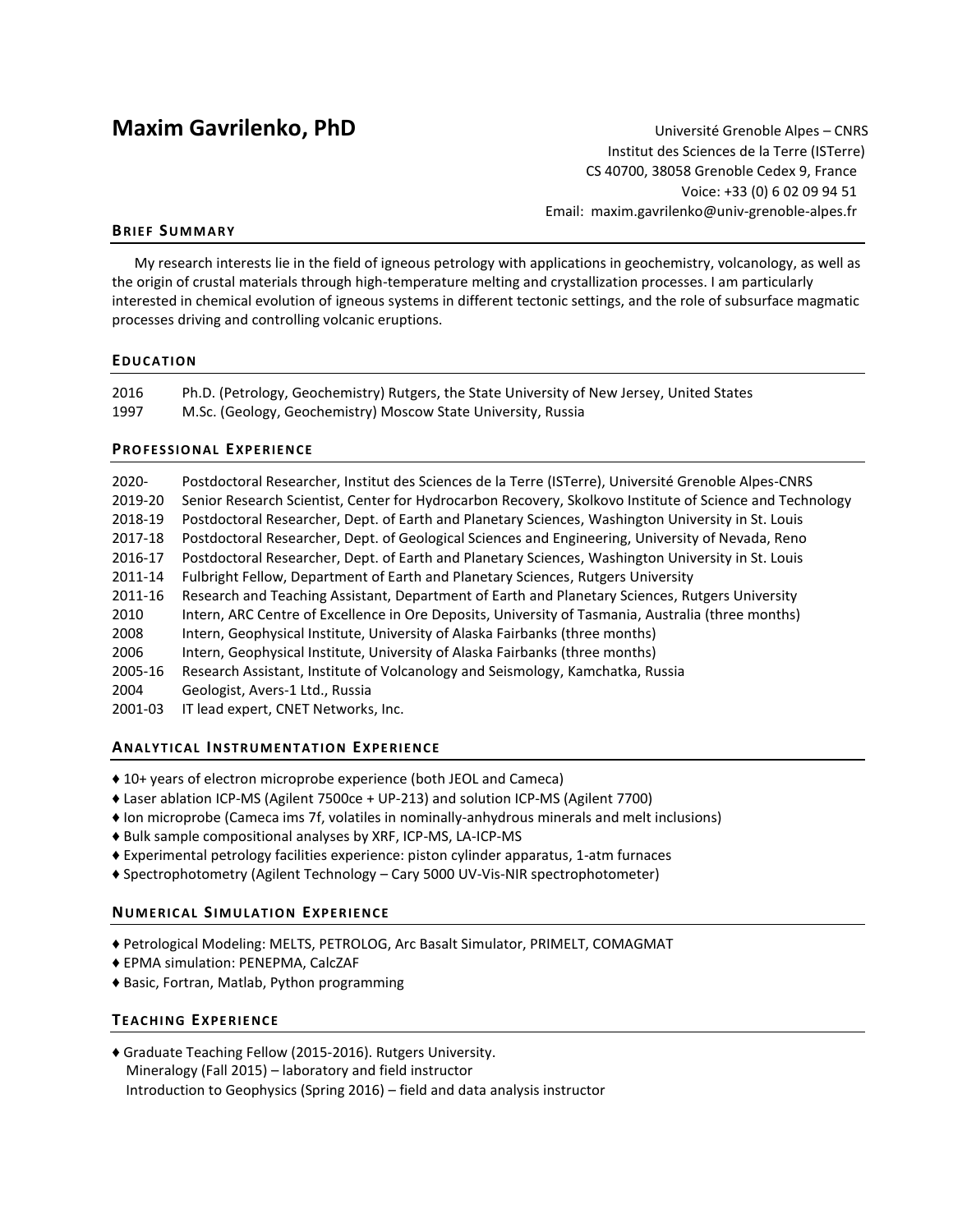♦ Undergraduate Mentor (2013). Jennifer Geoghegan, (faculty mentor: Michael J. Carr) Undergraduate Senior Thesis Research, Rutgers University.

# **FIELD EXPE RIE NCE**

- ♦ Cascades: Mt. Shasta (one week, 2018).
- ♦ Kamchatka, Russia: Shiveluch and Klyuchevskoy volcanoes (two weeks, 2017)
- ♦ Kamchatka, Russia: Shiveluch volcano (two weeks, 2016)
- ♦ Sicily, Italy: Mt. Etna (one week, 2010)
- ♦ Kamchatka, Russia: Gorely and Mutnovsky volcanoes (six weeks, 2008-2010)
- ♦ Kamchatka, Russia: Bezymyanny, Gorely, and Mutnovsky volcanoes (three weeks, 2007)
- ♦ Cascades: Mt. St. Helens (one week, 2006).
- ♦ Kamchatka, Russia: Bezymyanny volcano (two weeks, 2006)
- ♦ Kamchatka, Russia: Bezymyanny and Tolbachik volcanoes (two weeks, 2005)
- ♦ Eastern Siberia, Russia (two months, 2005).
- ♦ Kamchatka, Russia: Klyuchevskoy volcano (two weeks, 2003)
- ♦ Kamchatka, Russia: Bezymyanny, Gorely, and Mutnovsky volcanoes (five weeks, 2000)
- ♦ Kamchatka, Russia: Klyuchevskoy, Karymsky, Gorely, and Mutnovsky volcanoes (twelve weeks, 1998-99)
- ♦ Kamchatka, Russia: Bezymyanny and Klyuchevskoy volcanoes (three weeks, 1996)
- ♦ Kamchatka, Russia: Gorely and Mutnovsky volcanoes (two weeks, 1995)

# **ACADEMIC AW AR DS , SC H OLA SH IP S, A N D FELLOW S HIP S**

♦ 2015: Richard K. Olsson Award – for Ph.D.-student of the year; RUTGERS University (Dept. Earth & Planetary Sciences)

- ♦ 2014: Excellence Fellowship for dissertation work (2014-2015); RUTGERS University (School of Arts and Sciences)
- ♦ 2010: FULBRIGHT Program The International Fulbright Science & Technology Award; 3-year fellowship (2011-2014)

# **FUN DE D RESE A RCH PROJE CTS**

- ♦ Far Eastern Branch of Russian Academy of Sciences research grants (2015, 2012-2009, 2007, 2006).
- ♦ Russian Foundation for Basic Research "Research Support Program for Young Scientists" (2001, 2002); conference travel grants (2008, 2009).

## **ACADEMIC AD VI SOR S**

- A. Sobolev (Université Grenoble Alpes, *Post-doc advisor*)
- P. Ruprecht (University of Nevada, Reno, *Post-doc advisor*)
- M. Krawczynski (Washington University in St, Louis, *Post-doc advisor*)
- C. Herzberg (Rutgers University, *Ph.D. advisor*)
- M. Carr (Rutgers University, *Ph.D. committee member*)
- V. Levin (Rutgers University, *research mentor at Rutgers*)
- A. Ozerov (Institute of Volcanology and Seismology, Russia, *research mentor at Russia*)

# **COMMUNITY SERVICES**

- ♦ Reviewer for such peer-reviewed scientific journals as Earth and Planetary Science Letters, Bulletin of Volcanology, Chemical Geology, Lithos, Geochimica et Cosmochimica Acta, Journal of Petrology, American Mineralogist, Contributions to Mineralogy and Petrology.
- ♦ Proposal reviewer for the U.S. National Science Foundation (Petrology & Geochemistry)
- ♦ Proposal reviewer for the Fulbright Scholarship program (Geology)
- ♦ Session convener "The role of volatiles in volcanic systems of the Earth's lithosphere", IAVCEI Scientific Assembly, 2017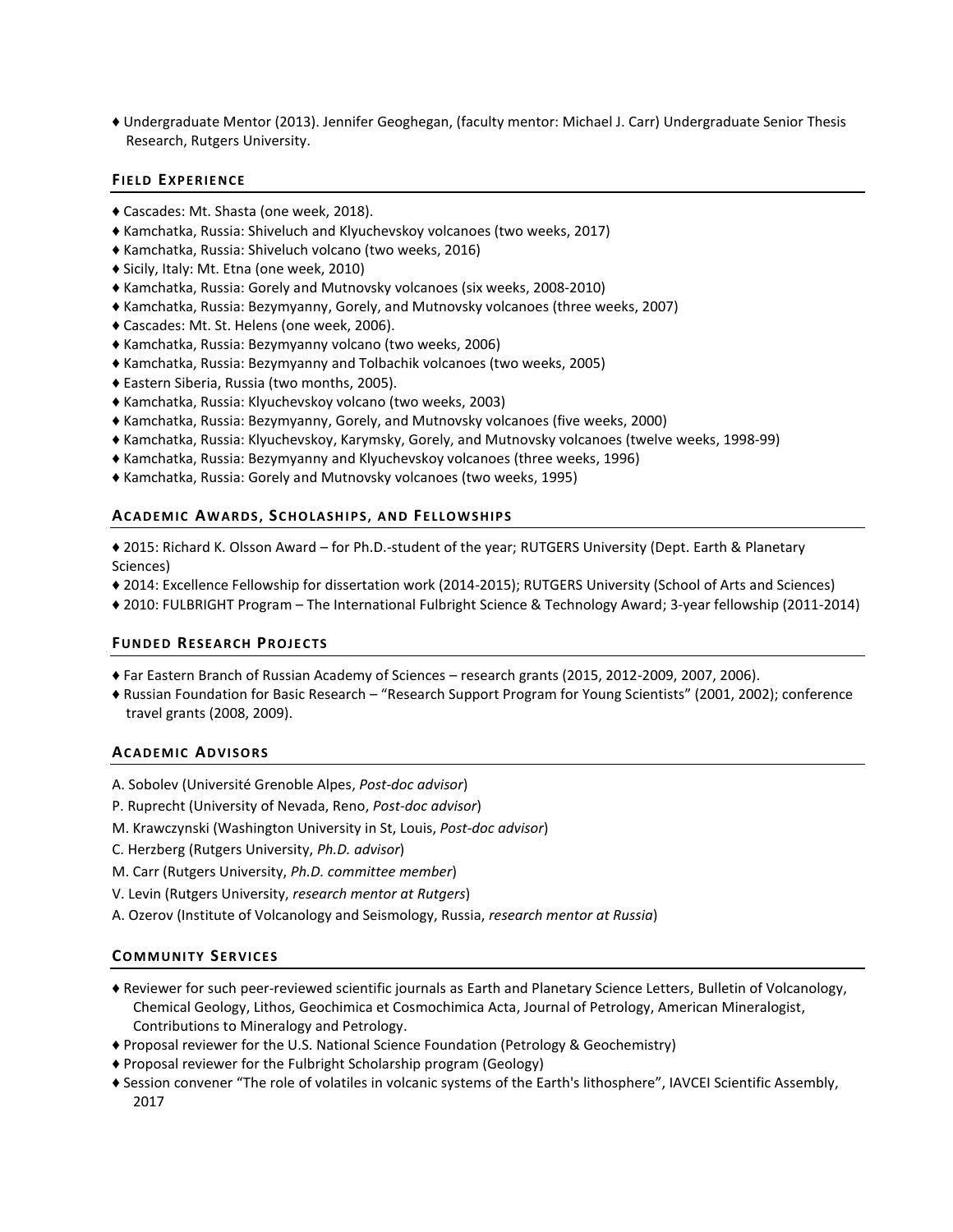# **LA NGUGE S**

Russian (native speaker); English (fluent); French (basic in speaking and reading).

# **PROFESSIONAL AFFILIATIONS**

The American Geophysical Union (AGU) The Mineralogical Society of America (MSA) International Association of Volcanology and Chemistry of the Earth's Interior (IAVCEI)

## **PUBLICATIONS (PUBLISHED OR IN PEER-REVIEW PROCESS)**

- 6) Goltz, A., Krawczynski, M., **Gavrilenko, M.G.**, Gorbach, N., Ruprecht, P. (2020) Evidence for superhydrous primitive arc magmas from mafic enclaves at Shiveluch volcano, Kamchatka. *Contributions to Mineralogy and Petrology,*  175(12):115. DOI: 10.1007/s00410-020-01746-5 (*10*)
- 5) **Gavrilenko, M.G.**, Krawczynski, M., Ruprecht, P., Li, W., Catalano, J.G. (2019) The quench control of water estimates in convergent margin magmas. *American Mineralogist*, v. 104, no. 7, p. 936-948*.* DOI: 10.2138/am-2019-6735 (*22*)
- 4) **Gavrilenko, M.G.**, Herzberg, C.T., Vidito, C., Carr, M.J., Tenner, T., Ozerov A.Yu. (2016) A Calcium-in-Olivine Geohygrometer and its Application to Subduction Zone Magmatism. *Journal of Petrology*, v.57, no. 9, p. 1811- 1832*.* DOI: 10.1093/petrology/egw062 (*87*)
- 3) **Gavrilenko, M.G.**, Ozerov, A.Yu., Kyle, P., Carr, M.J., Nikulin A., Vidito, C., Danyushevsky, L. (2016) Abrupt transition from fractional crystallization to magma mixing at Gorely volcano (Kamchatka) after caldera collapse. *Bulletin of Volcanology*, v. 78, no. 7, p. 1-28. DOI: 10.1007/s00445-016-1038-z (*32*)
- 2) Levin, V., Droznina, S., **Gavrilenko, M.G.**, Carr, M.J., Senyukov, S.L. (2014) Seismically active subcrustal magma source of the Klyuchevskoy volcano in Kamchatka, Russia. *Geology*, v. 42, no. 11, p. 983-986. DOI: 10.1130/g35972.1 (*22*)
- 1) Tolstykh, M.L., Naumov, V.B., **Gavrilenko, M.G.**, Ozerov, A.Yu., Kononkova, N.N. (2012) Chemical composition, volatile components, and trace elements in the melts of the Gorely volcanic center, southern Kamchatka: Evidence from inclusions in minerals. *Geochemistry International*, vol. 50, No 6, p. 522-550. DOI: 10.1134/S0016702912060079 (*19*)

*(ITALICS = CITATIONS BASED ON GOOGLE SCHOLAR)*

## **PUBLICATIONS (IN PREPARATION)**

- 1) **Gavrilenko, M.G.**, Ruprecht, P., Krawczynski, M., Portnyagin, M., Mironov, N. The magmatic H2O pathway at a subduction zone through the lens of non-traditional hygrometry: advantages, complications, and perspectives. *To be submitted to Contributions to Mineralogy and Petrology.*
- 2) **Gavrilenko, M.G.**, Batanova, V., Llovet, X., Krasheninnikov, S., Koshlyakova, A., Sobolev A. Secondary fluorescence effect quantification of EPMA analyses of olivine grains embedded in basaltic glass. *To be submitted to Chemical Geology.*

## **CONFERENCE PRESENTATIONS**

*Abstracts presented:* (\*=presenter)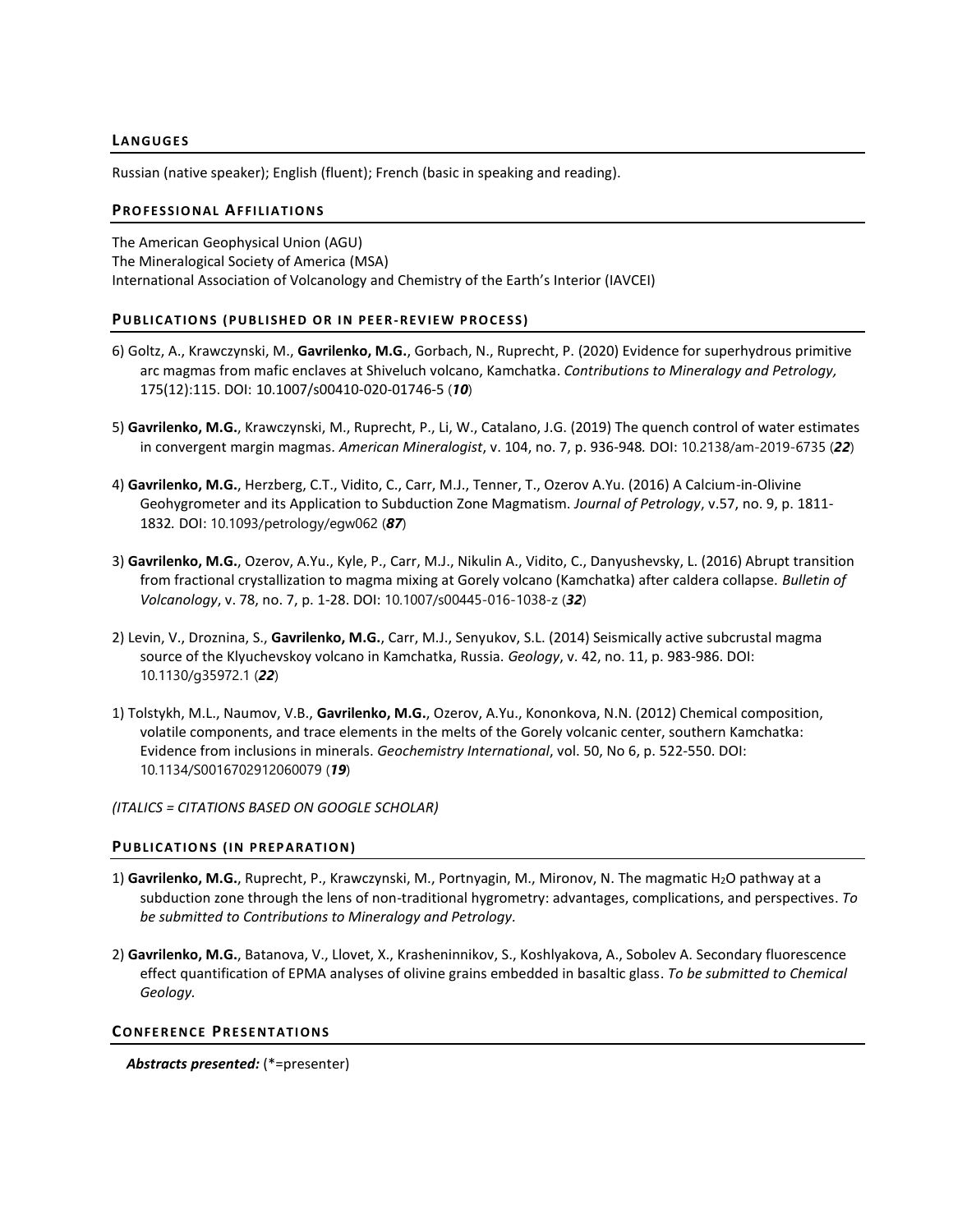\***Gavrilenko, M.**, Batanova, V., Krasheninnikov, S., Sobolev A. (2021) EPMA analyses of olivine near the boundary with a basaltic glass – the secondary fluorescence effect quantification. *Goldschmidt Conference 2021 (Lyon, FRANCE)*. DOI: 10.7185/gold2021.5335

\***Gavrilenko, M.**, Ruprecht, P., Krawczynski, M., Catalano, J. (2019) The Limits of Glassy Melt Inclusion as Magmatic H2O Recorders for Super-Hydrous Mafic Melts. *AGU Fall Meeting (San Francisco, USA), Abstract V11A-02*.

\*Ruprecht, P., Reyes, P., Winslow, H., Walowski, K., **Gavrilenko, M.**, Krawczynski, M., Plank, T. (2019) Crystal exit interviews – the role of olivine in recording magma assembly and magmatic processes. *AGU Fall Meeting (San Francisco, USA), Abstract V43A-05*.

\*Krawczynski, M., Goltz, A., **Gavrilenko, M.** (2019) Evidence for eruption of a superhydrous magma from Shiveluch volcano, Kanchatka. *GSA Annual Meeting (Phoenix, USA)*. DOI: 10.1130/abs/2019AM-340579

\***Gavrilenko, M.**, Ruprecht, P., Krawczynski, M. (2018) Magmatic H2O variations in primitive magmas of Klyuchevskoy volcano through the lens of the Ca-in-olivine. *Goldschmidt Conference 2018 (Boston, USA)*.

\*Goltz A., Krawczynski, M., **Gavrilenko, M.**, Gorbach, N., Ruprecht, P. (2018) Petrology and Geochemistry of Mafic Enclaves from Shiveluch Volcano, Kamchatka. *Goldschmidt Conference 2018 (Boston, USA)*.

\***Gavrilenko, M.**, Krawczynski, M., Ruprecht, P., Li, W. (2017) Are melt inclusions a robust tool for understanding H2O content of deep hydrous arc magmas? *IAVCEI Scientific Assembly (Portland, USA)*.

\*Krawczynski, M., **Gavrilenko, M.**, Ruprecht, P. (2017) Possible existence of deep super-hydrous arc magmas: implications from high-Mg amphibole. *IAVCEI Scientific Assembly (Portland, USA)*.

\*Herzberg, C., **Gavrilenko, M.**, Vidito, C. (2015) Provenance of Olivine in Volcanic Rocks. *Goldschmidt Conference 2015 (Prague, Czech Republic)*.

\*Ponomareva, V., Portnyagin, M., Kuvikas, O., Pevzner, M., Bazanova, L., Bigg, G., **Gavrilenko, M.**, Kyle, P., Christel van den Bogaard (2009) Tephrochronological Research in the KALMAR Project and its Implications to the Temporal and Compositional Evolution of Volcanism in Kamchatka. *First Bilateral workshop on Russian-German cooperation on Kurile-Kamchatka and the Aleutian Marginal Sea-Island Arc Systems*.

\***Gavrilenko M.**, Ozerov A., Kyle P., Eichelberger J. (2008) Gorely volcano (Southern Kamchatka) – petrochemical characteristics of magmatic evolutional series. *IAVCEI General Assembly (Reykjavik, Iceland)*.

## *Poster presented:*

\***Gavrilenko, M.**, Ruprecht P. Krawczynski, M., (2018) Tracking pre-eruptive magmatic H2O evolution from the mantle to the surface at Klyuchevskoy volcano (Kamchatka arc). *AGU Fall Meet. Suppl., Abstract T31H-0396*.

\***Gavrilenko, M.**, Krawczynski, M., Ruprecht P. (2017) The quench control of water estimates in convergent margin magmas. *AGU Fall Meet. Suppl., Abstract V33G-0590*.

\***Gavrilenko, M.**, Herzberg, C., Vidito, C., Carr, M., Tenner, T., Ozerov A. (2016) A Calcium in Olivine Geohygrometer and its Application to Subduction Zone Magmatism. *AGU Fall Meet. Suppl., Abstract V31A-3060*.

\***Gavrilenko, M.**, Ozerov A., Kyle P., Carr M.J., Nikulin A. (2015) Magma mixing and degassing processes in the magma chamber of Gorely volcano (Kamchatka): evidence from whole-rock and olivine chemistry. *AGU Fall Meet. Suppl., Abstract V43B-3120*.